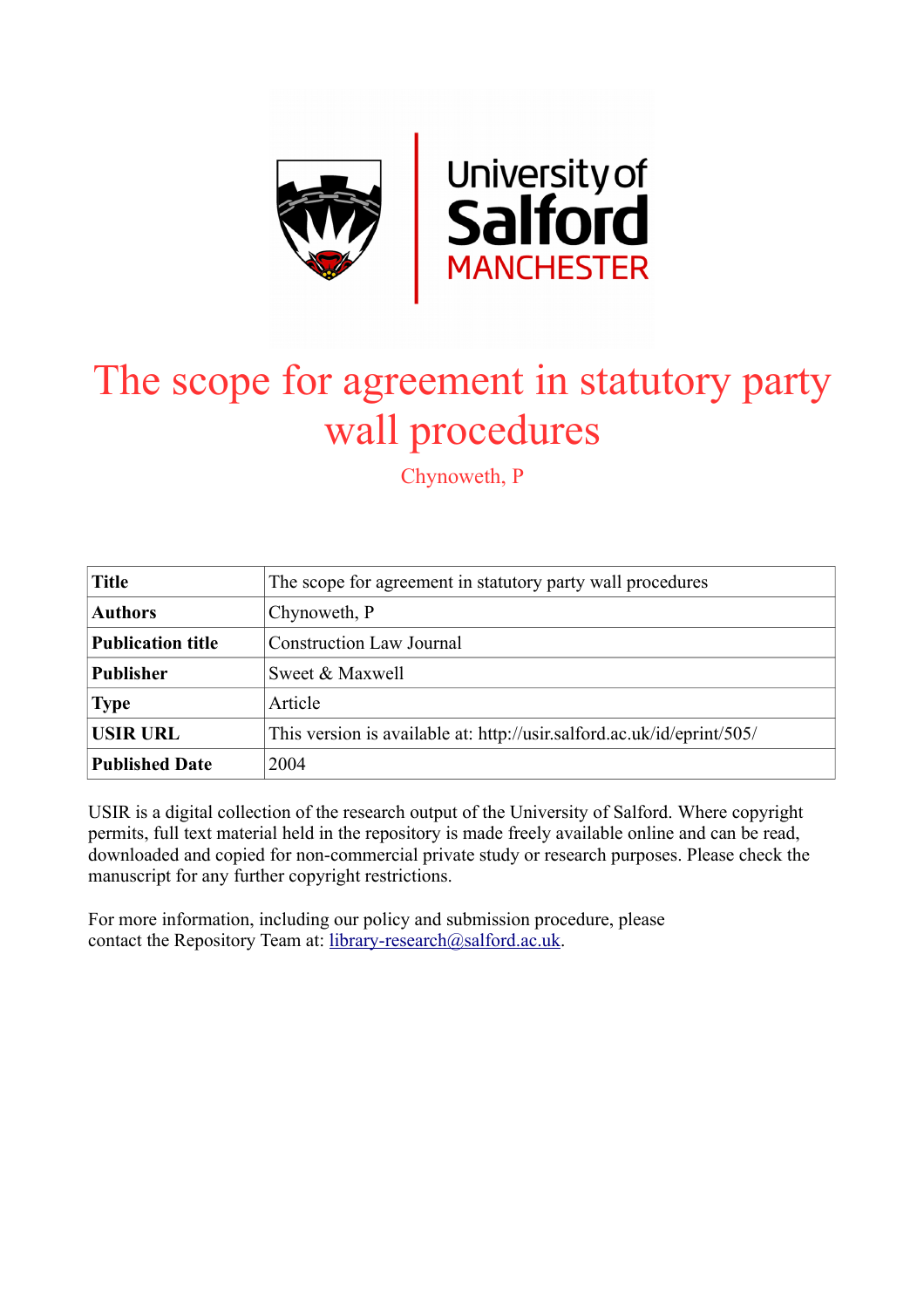## **The Scope for Agreement in Statutory Party Wall Procedures**

### **Introduction**

## *Statutory procedures*

Statutory party wall procedures are now an almost inevitable feature of city centre construction projects. They involve the service of notices and the appointment of surveyors who publish awards to resolve a variety of construction-related issues affecting structures in boundary locations. They are part of a statutory code which has operated under the London Building Acts since 1855 and which was extended to the whole of England and Wales by the Party Wall etc Act [1](#page-18-0)996.<sup>1</sup>

The statutory procedures apply to construction operations in three different situations. They are most frequently encountered where works ('party wall works') are carried out to a party wall or other shared boundary structure.<sup>[2](#page-18-1)</sup> They also apply to the erection of a new boundary structure<sup>[3](#page-18-2)</sup> ('line of junction works') and to excavations which have the potential to interfere with the stability of an adjacent building or structure<sup>[4](#page-18-3)</sup> ('adjacent excavations').

There are minor differences between the procedures in each of these three situations. However, they all commence with the service, by a property owner wishing to undertake the work (the 'building owner'), of an originating notice on an adjoining owner whose property will be affected by it.<sup>[5](#page-18-4)</sup> The adjoining owner can respond in a number of different ways but in most cases a dispute will arise between the parties within the meaning of the legislation. Although there is then scope for this to be resolved by a single agreed surveyor the parties will usually each appoint a surveyor and the two surveyors will publish a joint award which will regulate the conduct of the works.<sup>[6](#page-18-5)</sup>

## *Agreements between the parties*

Despite the existence of this procedural framework it is common for the parties, or their surveyors, to depart from it by agreement. This may sometimes involve reaching an agreement to undertake the works entirely outside the statutory framework. More frequently, it will involve an agreement, or series of agreements, about the future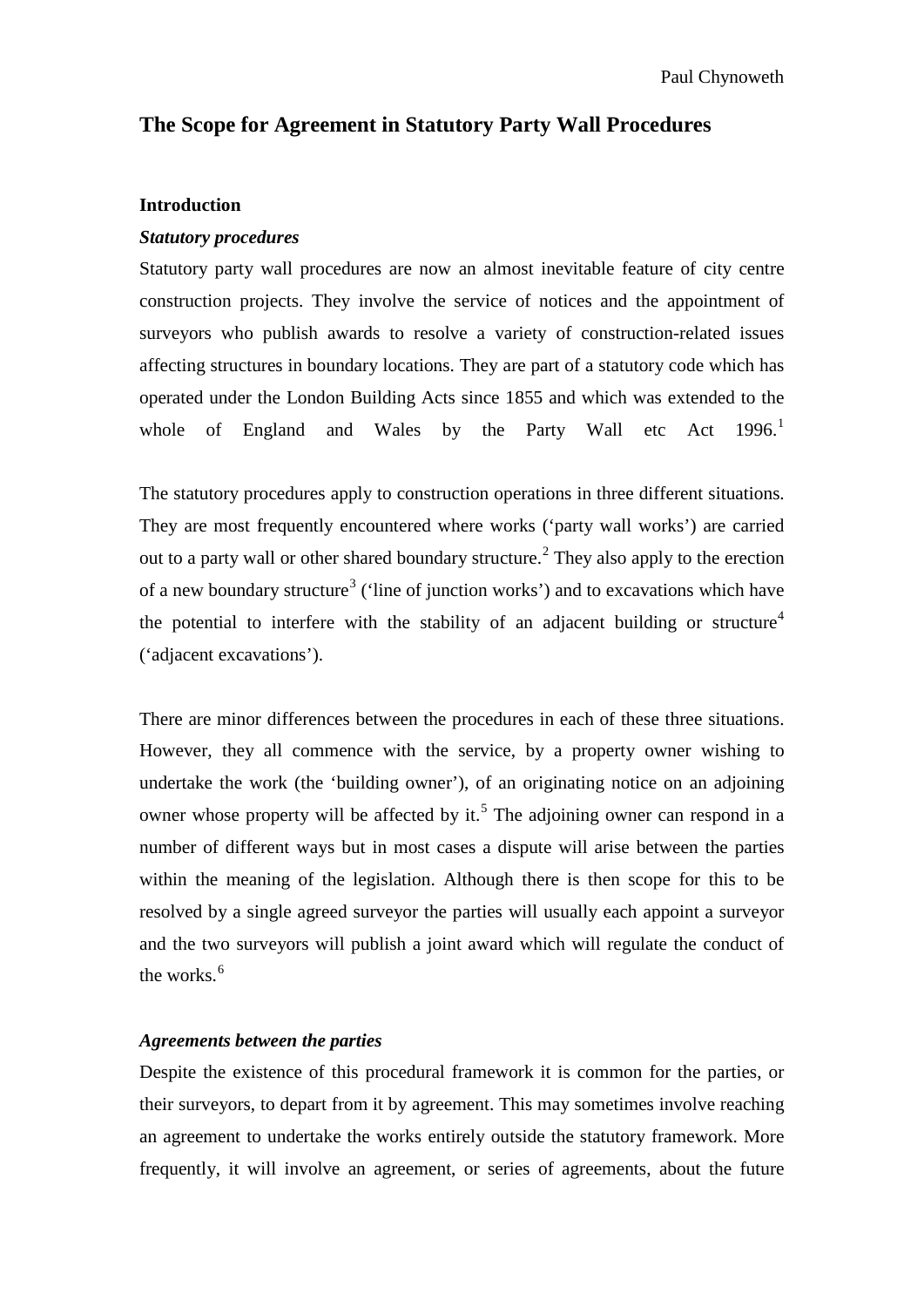conduct of the statutory procedures which may be at variance with the strict wording of the legislation. The motivation for the agreement may lie in a wish to avoid the delays and costs associated with the statutory framework. Alternatively, it may arise from a reluctance to institute a formal dispute resolution procedure in situations where, in reality, a situation of amity exists between the parties.

Agreements typically arise in four different contexts. Firstly, as stated above, the parties may seek to exclude the Act entirely by concluding an agreement which preempts the service of an originating notice. Secondly, in circumstances where an originating notice has already been served, they may seek to avoid the need for surveyors to produce an award by themselves reaching agreement about the nature and conduct of the works. Thirdly, where works have commenced in breach of the Act, the parties sometimes seek to regularise the situation by agreeing on the retrospective operation of the statutory machinery. Finally, and most frequently, the parties or their surveyors may agree that variations can be made to the nature of the proposed work.

Although these practices have become commonplace it is unclear whether the Act anticipates that the parties and their surveyors should be free to contract in and out of its provisions at will. This article therefore explores the extent to which they are free to do so. It examines each of the four practices in turn and considers the validity of the agreements reached in each case.

#### **Agreements in lieu of notice**

## *Informal agreements*

Let us first consider the situation where the parties conclude an agreement about the conduct of the works in the absence of an originating notice having first been served. These agreements, sometimes described as 'informal agreements', purport to contract out of the Act entirely by recording the basis on which the parties agree to the work proceeding.[7](#page-18-6)

They will often be prepared by a surveyor and will typically be based around a signed statement by the adjoining owner consenting to the proposed work. The work will usually be described by reference to drawings which will be appended to the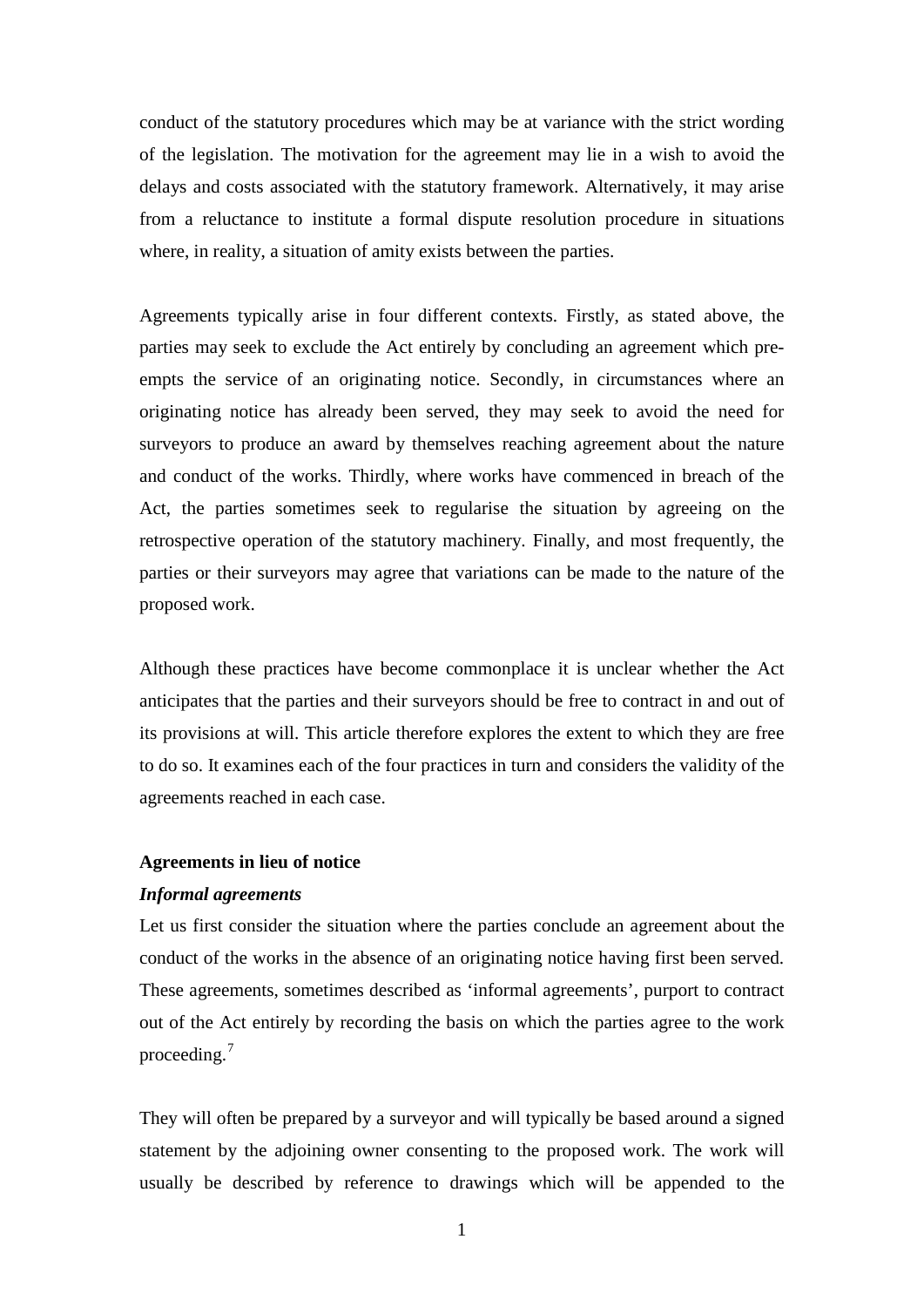document. Other terms might also be included with a view to regulating the ongoing conduct of the works including a requirement that damage to the adjoining owner's property be made good.

Informal agreements are most likely to be encountered in what have become known as "small works" situations involving small scale house alterations by owner occupiers.<sup>[8](#page-18-7)</sup> The costs of administering the statutory procedures (typically borne entirely by the building owner) may be disproportionate to the value of such a project and there will be considerable savings for a building owner who can persuade his neighbour to reach agreement in these circumstances. They might also be entered into, possibly on payment of monetary consideration to the adjoining owner, where a building owner is anxious to circumvent the statutory notice periods in order to make an early start on site. However, the question posed by this article is whether these agreements can effectively free the parties from compliance with the statutory procedures.

## *Section 3(3)(a)*

The question is only partially answered by the express provisions within the Act. Section 3(3)(a) waives the requirement for service of an originating notice where the adjoining owner consents to party wall works in writing. Unfortunately, the Act is entirely silent on whether the parties have a similar right to contract out of the statutory procedures in the context of line of junction works and adjacent excavations.

It might be thought that attempts to evade the statutory provisions are, in their nature, unlawful and that section  $3(3)(a)$  provides a special dispensation for such arrangements in the limited context of party wall works. The decision in *Stevens v Gourley*<sup>[9](#page-18-8)</sup> might be seen as providing some support for this view. The court in that case held that a contract made in contravention of the Metropolitan Building Act 1855, in which the party wall code first appeared, was void on grounds of illegality.

## *Inherent right to contract out*

The alternative possibility is that section  $3(3)(a)$  is merely declaratory of the parties' inherent right to contract out of the legislation in respect of all types of work. Its failure, for whatever reason<sup>10</sup>, to make any reference to line of junction works and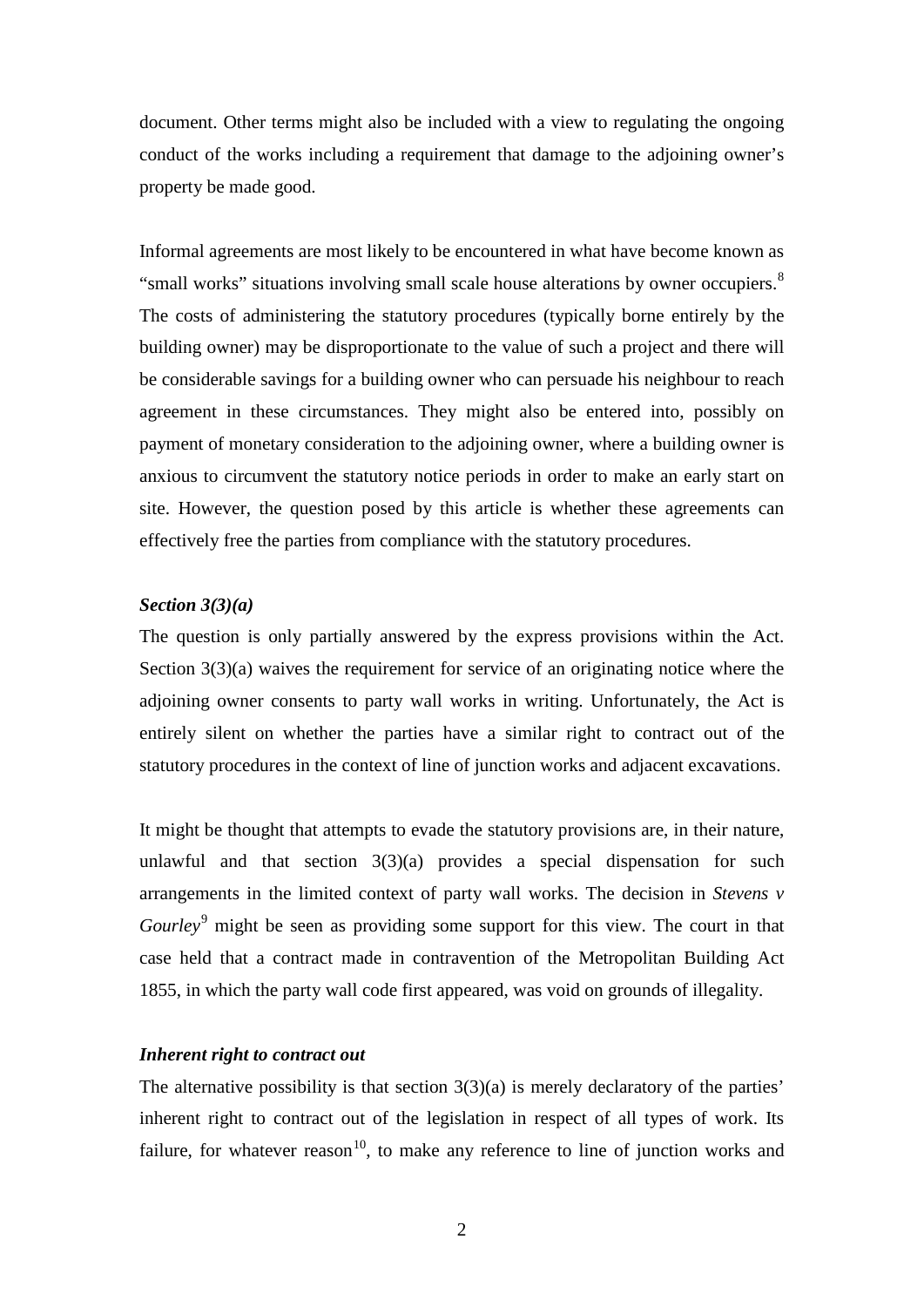adjacent excavations would therefore have no impact on the parties' ability to contract out of these works in addition to those dealing with party walls.

It is submitted that this is the better view and that, in the context of the present discussion, *Stevens v Gourley* should be distinguished. The contract in that case was for the erection of a building in contravention of the building control provisions in Part I of the 1855 Act. Such provisions are matters of public law, enforceable by criminal sanction. They deal with matters of public safety and it is entirely right that the courts should prohibit their exclusion by private agreement. In contrast, the party wall code, which first appeared in Part III of that Act, is a creature of private law. Although having its origins in the same statute as London's building control regime it is concerned solely with the adjustment of private rights between individuals and other legal persons.<sup>[11](#page-18-10)</sup> When viewed in this context there seems little justification for interfering with the parties' freedom to contract in relation to matters which are entirely personal to them.

This view is further supported by the particular way in which the code operates. It grants rights to building owners to undertake certain categories of work to adjoining owners' properties that would otherwise constitute a trespass.<sup>[12](#page-18-11)</sup> Rights are granted in the context of line of junction and adjacent excavation works in addition to those affecting party walls so there seems no reason why the legislators should have intended to treat these works any differently.<sup>[13](#page-18-12)</sup> Where these rights are exercised the statutory procedures provide protection for adjoining owners whose property is being interfered with.<sup>[14](#page-18-13)</sup> Compliance with these procedures, beginning with the service of an originating notice, is therefore an essential precondition for the exercise of the statutory rights.<sup>[15](#page-18-14)</sup> However, if the building owner chooses not to exercise his statutory rights, for example because he has secured equivalent rights by agreement with his adjoining owner, the statutory procedures must be redundant. For all these reasons it is considered that the parties are at liberty to contract out of all the statutory arrangements by informal agreement, should they choose to do so.

## *Subsequent disputes*

Entering into an informal agreement is, of course, no guarantee that the parties can avoid subsequent disputes about the conduct of the works. Where such disputes arise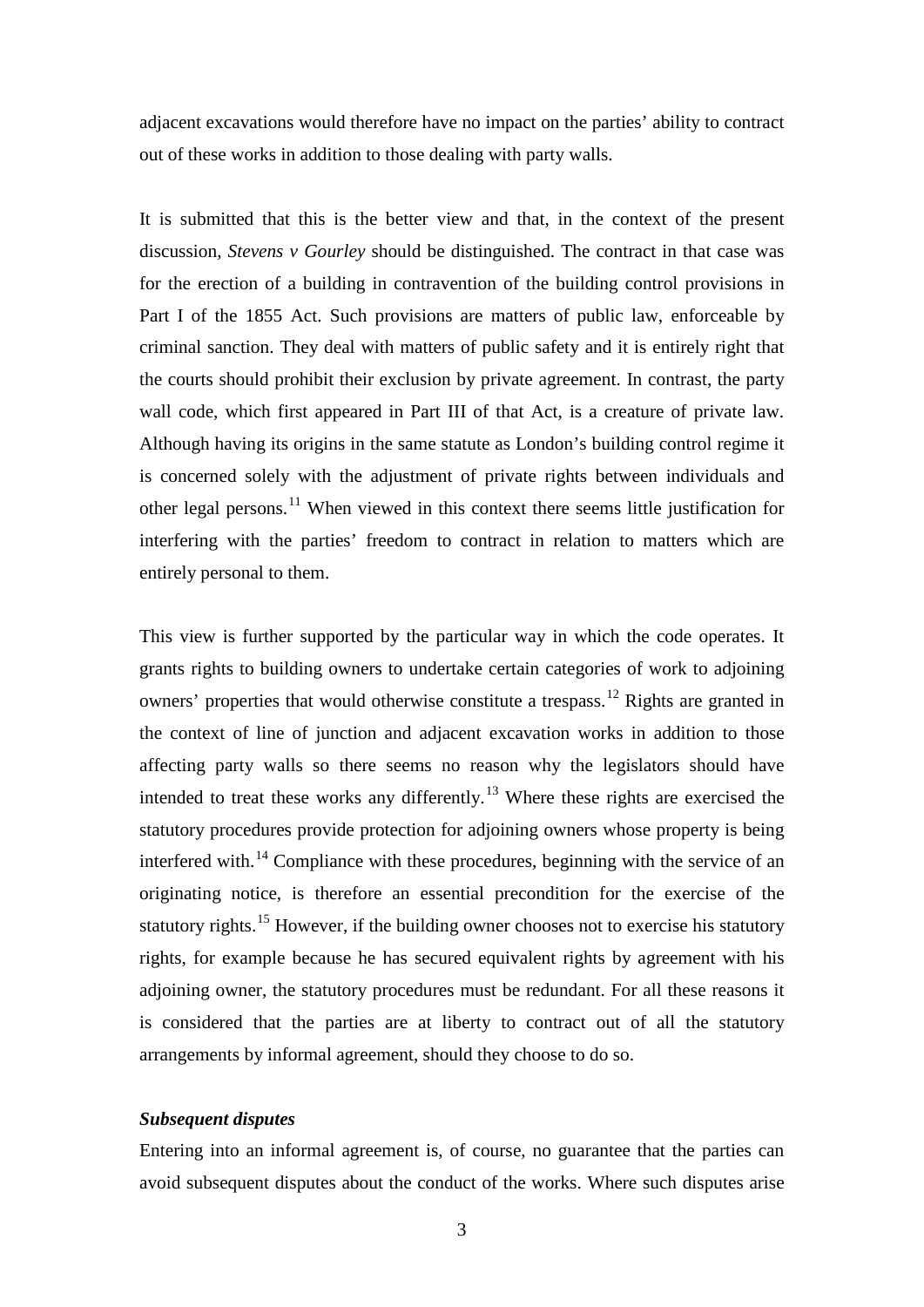it is often assumed that they can still be referred to appointed surveyors for resolution under the Act.<sup>[16](#page-18-15)</sup> Such assumptions are based on an assumption that the Act, rather than the common law, continues to define the underlying rights between the parties. They are reinforced by a literal reading of section 10(1) which provides that surveyors must be appointed to resolve disputes "in respect of any matter connected with any work to which this Act relates".

It is unlikely that either notion is correct. Despite the apparent breadth of section 10(1) the courts have consistently ruled that rights under the Act, and the surveyors' statutory jurisdiction, are each dependent on the prior service of an originating notice.<sup>[17](#page-19-0)</sup> In the absence of such notice neither these rights, nor the surveyors' statutory function can have any relevance. Once the parties have concluded an informal agreement to contract out of the Act, the statutory code, by definition, ceases to have effect. From that point, the parties' rights are regulated by the terms of their agreement rather than by the statute.<sup>[18](#page-19-1)</sup> Subsequent disputes about the interpretation of the agreement are therefore a matter for the courts, rather than for surveyors, to resolve.

Finally, it should be noted that informal agreements to contract out of the Act sometimes contain express provisions referring subsequent disputes to surveyors for resolution under the Act.<sup>[19](#page-19-2)</sup> For the reasons already described, the statute has no role in the absence of an originating notice and these provisions must, of necessity, be ineffective. Unless they can be construed in some other way<sup>[20](#page-19-3)</sup> they will also be void for uncertainty and may even jeopardise the whole agreement on this basis. Having taken a decision to contract out of the Act, such attempts to contract back in again are therefore unwise. If the parties see the ongoing involvement of surveyors as desirable then their agreement would be better served by the inclusion of an arbitration or expert determination clause. As an alternative, in view of the undoubted benefits provided by the Act, they might wish to reconsider their decision to contract out of its procedures in the first place.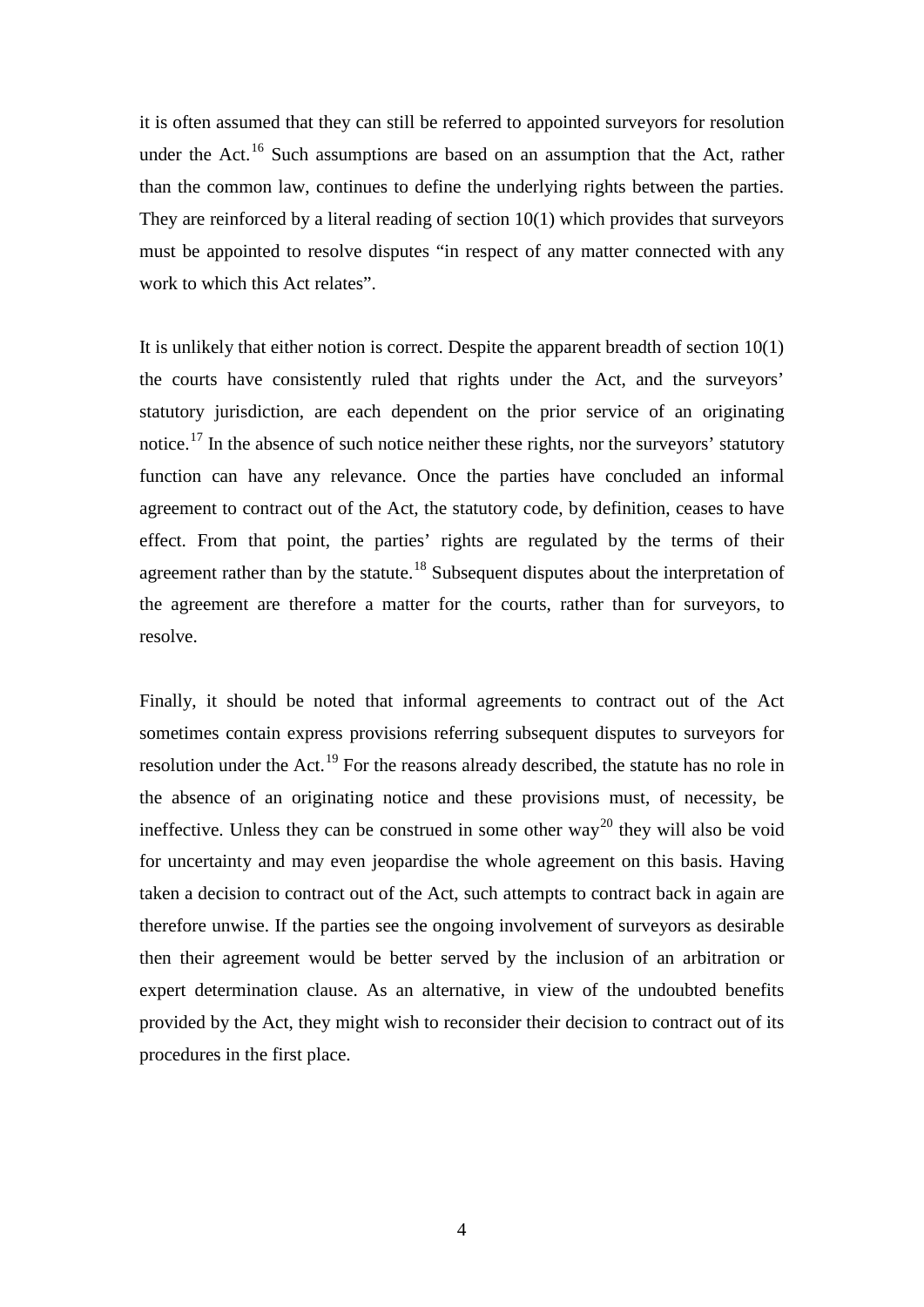#### **Agreements subsequent to notice**

#### *Consent notices*

We can now consider the various forms of agreement which are commonly entered into once an originating notice has actually been served. The most straightforward form occurs where an adjoining owner simply serves "a notice indicating his consent" (or 'consent notice') to the works described in the originating notice within fourteen days of receiving the same, as anticipated by sections 5 and 6(7) of the 1996 Act. He will typically do so, either by completing and returning a standard acknowledgement of service form to this effect<sup>[21](#page-19-4)</sup> or by confirming his consent by letter.

The service of such a notice indicates the absence of a dispute between the parties and enables the Act's dispute resolution procedures to be dispensed with $^{22}$ . The building owner is therefore immediately able to proceed with his work on the basis of the adjoining owner's agreement rather than having to wait for the publication of an award by surveyors.

## *Effect of consent notices*

In these situations it is not entirely clear whether the building owner's authority to undertake the work arises from a contract with the adjoining owner or whether, despite the adjoining owner's consent, it continues to rest on the exercise of his statutory rights<sup>[23](#page-19-6)</sup>. The issue is important as it will determine how subsequent disputes between the parties should be resolved.

If authority rests on a contract between the parties the situation will be synonymous with that, already described, under an informal agreement. The contract will displace the statutory code which will then have no further relevance. Subsequent disputes about the conduct of the works will be matters for the courts. The other possibility is that service of an originating notice triggers a statutory procedure which cannot then be displaced. By serving the notice the building owner asserts his intention to exercise the statutory rights and the procedure is then bound to take its course to ensure that he is able to do so.

According to this second interpretation, an adjoining owner who consents to the work should not be regarded as indicating a wish to depart from the statutory procedures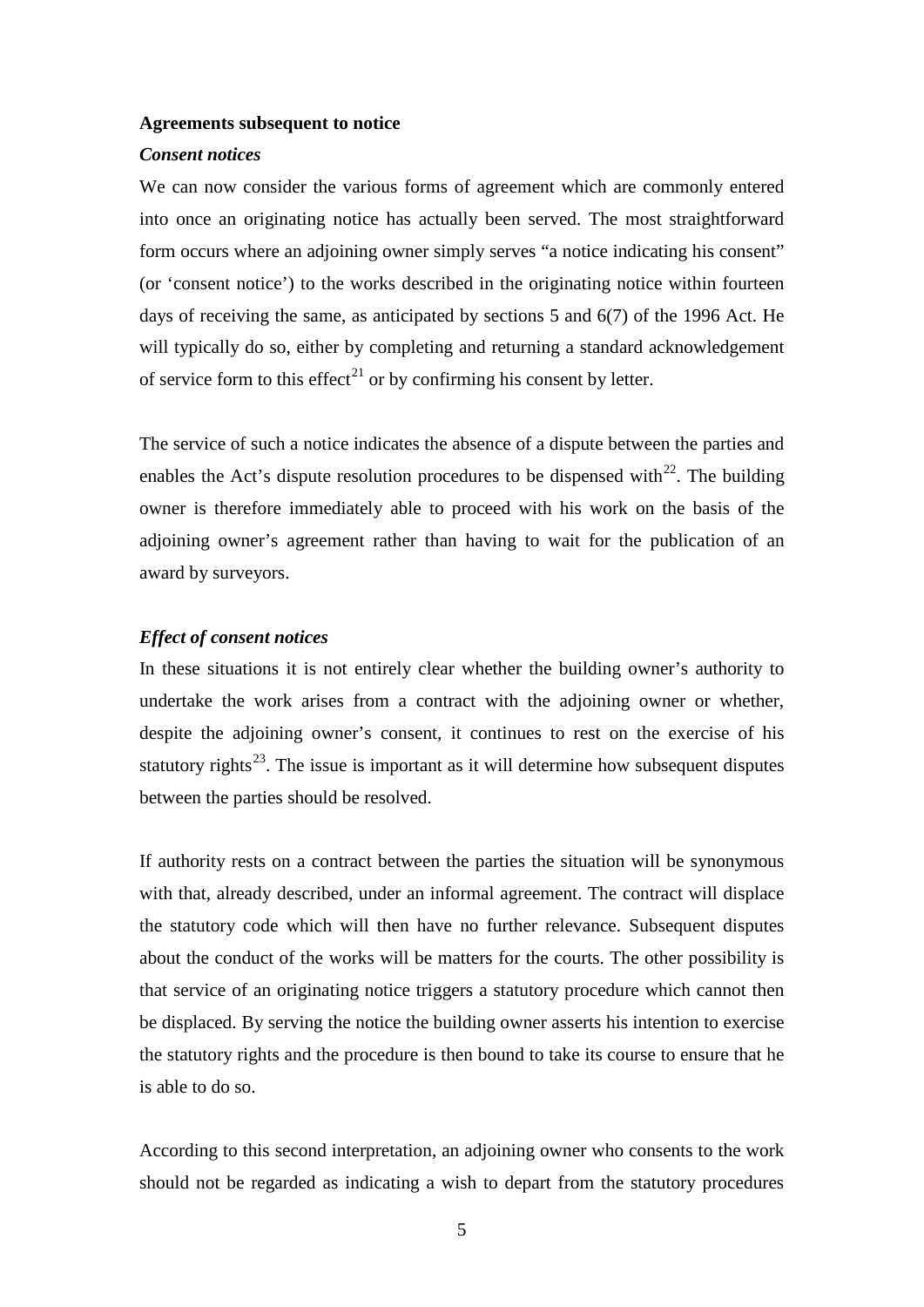and indeed he would not be free to do so. He is simply consenting, in accordance with the Act's express provisions, to the exercise of the building owner's statutory rights. Although the adjoining owner's consent obviates the need for the immediate implementation of the Act's dispute resolution machinery it would not exclude it permanently. Instead, it would continue to be available to the parties and could be called upon by them at any time should a dispute subsequently arise.

On balance, the Act appears to favour the second interpretation. Specifically, in section 7(5), it describes works which proceed on the basis of an agreement as still being "executed in pursuance of the Act". This suggests the exercise of statutory, rather than contractual, rights as well as the continuing relevance of the statutory code[24](#page-19-7). Further support for this position is provided by *Leadbetter v Marylebone Corporation*<sup>[25](#page-19-8)</sup> where the statutory time limit for commencement of notified works was held to apply, notwithstanding the service of a consent notice by the adjoining owner.

If the statutory code continues to be relevant then so too must its dispute resolution machinery, should the parties decide to call upon it. Its operation is not confined to disputes which arise immediately following the service of an originating notice but is also available to settle ongoing disputes during the course of the works<sup>26</sup>. Although, in the absence of an initial dispute, surveyors will generally not yet have been appointed, there appears to be no impediment to their subsequent appointment if the need  $arises<sup>27</sup>$ .

## *Conditional consents*

In practice, despite the ongoing availability of the Act's dispute resolution machinery, it will often be unwise for an adjoining owner to provide his unconditional consent to the works by way of a consent notice. In reality, he will only be properly protected where the works have been described in considerably more detail than will typically have been included in an originating notice. The condition of his own property should also have been recorded in advance, in order to provide a basis for calculating compensation in the event of damage occurring.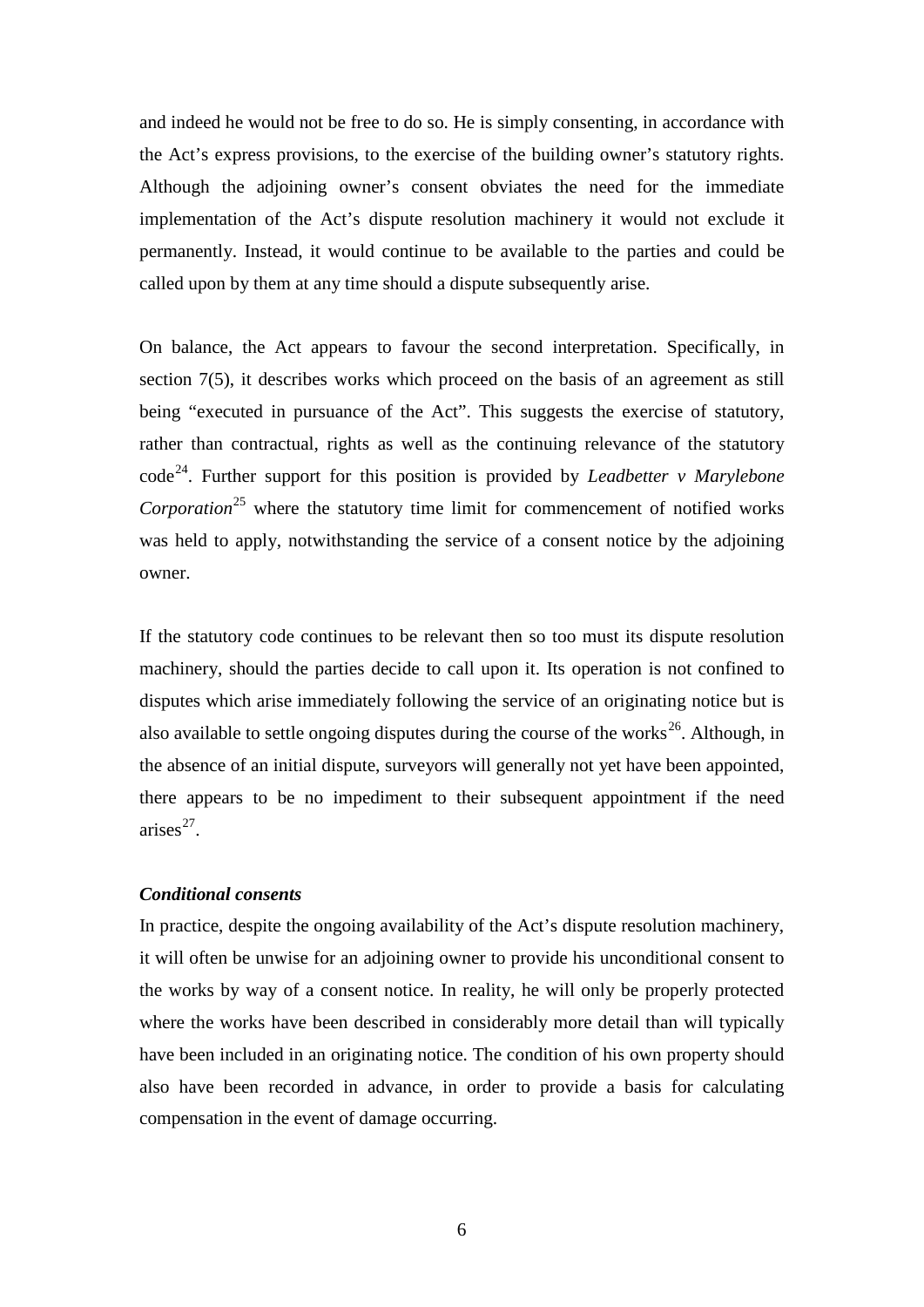As the statutory dispute resolution machinery provides protection in both these areas most surveyors advise adjoining owners against consenting to the works. Others argue that, particularly in small works situations, the use of formal dispute resolution procedures is divisive and unnecessarily costly in terms of professional fees.<sup>[28](#page-19-11)</sup> They suggest that it is often more appropriate to protect adjoining owners by what are usually referred to as "conditional consent" agreements.<sup>[29](#page-19-12)</sup>

As their name implies, these agreements record the adjoining owner's consent to the originating notice, subject to particular conditions regarding the conduct of the work. They are invariably prepared by surveyors and will typically incorporate detailed drawings and a schedule of condition as well as addressing many of the issues usually included in a statutory award. They are often expressed as being "issued under" the Act and usually contain an express provision referring subsequent disputes to surveyors to be settled by award in accordance with its normal provisions.

## *Status and validity of conditional consents*

In common with other forms of hybrid agreement considered in this article, it is difficult to determine the legal status, or the validity, of conditional consents with any certainty. Nevertheless, for the reasons already discussed in the context of consent notices<sup>30</sup>, it seems that they cannot be contractual arrangements and must therefore depend on the Act for their validity.

The Act contains no express provisions dealing with conditional consents and confines its consent arrangements to those already described in the context of consent notices. It therefore seems that conditional consents can only be effective to the extent that they are consistent with these arrangements. In practice this will depend on the nature of the conditions imposed and on the extent to which a particular agreement can still be regarded as "a notice indicating…consent" to works described in an originating notice $31$ .

In this context, the inclusion of detailed drawings and a schedule of condition which were not part of the originating notice are probably not, in themselves, inconsistent with the Act's provisions. They represent good practice by the parties and clarify matters of detail rather than challenging the nature of the works described in the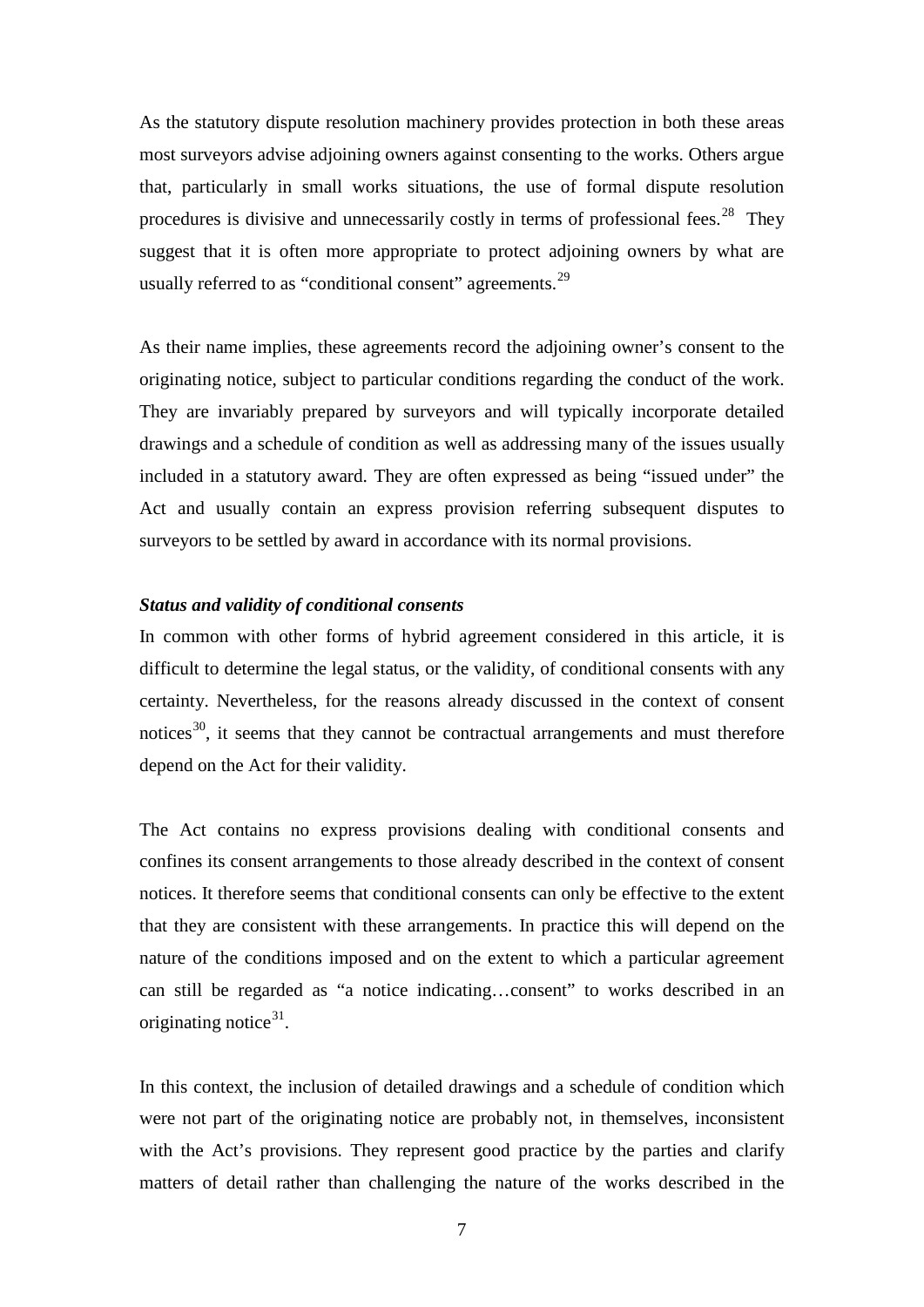notice. Indeed, section 7(5)(b) contemplates that the parties may agree on "plans, sections and particulars" without any requirement that these should have been served with the originating notice. Other conditions may also be included along the lines of those commonly contained in a statutory award. The adjoining owner's consent to the originating notice is presumably unaffected by these to the extent that they simply echo the statutory obligations which already exist between them.

However, conditions which purport to impose additional obligations, some of which may even be at variance with the statute, will be ineffective. The primacy of the statutory rules over contractual arrangements has already been described<sup>[32](#page-19-15)</sup> and is also illustrated by the decision in *Mason v Fulham Corporation*<sup>[33](#page-19-16)</sup>. In that case the plaintiff sued to recover a contribution towards the cost of party wall works under the relevant provision in a conditional consent. As an originating notice had previously been served the works were undertaken under statutory, rather than contractual, authority. The court therefore confined itself to an analysis of the equivalent provision in the legislation<sup>[34](#page-19-17)</sup> and rejected the claim on this basis. The provision in the conditional consent was thus entirely irrelevant.

More seriously, such conditions may also jeopardise the adjoining owner's consent itself. The Act makes provision for him to consent to works which are described in an originating notice and which the building owner proposes to undertake in accordance with its particular statutory framework. If the adjoining owner consents to the works, but on some other basis, or subject to additional conditions, a court may well follow established contract principles and conclude that he has not consented at all<sup>35</sup>.

## *Delayed consents*

It will be recalled that sections 5 and 6(7) anticipate a consent being forthcoming within fourteen days of an originating notice being served<sup>36</sup>. It is sometimes suggested that this cannot prevent the parties from concluding an agreement at a later date as it cannot defeat their inherent right to contract out of the Act.<sup>[37](#page-19-20)</sup> Indeed, conditional consents, which in practice often fall foul of the fourteen day time limit, frequently cite section 3(3) as providing the necessary authority to do so.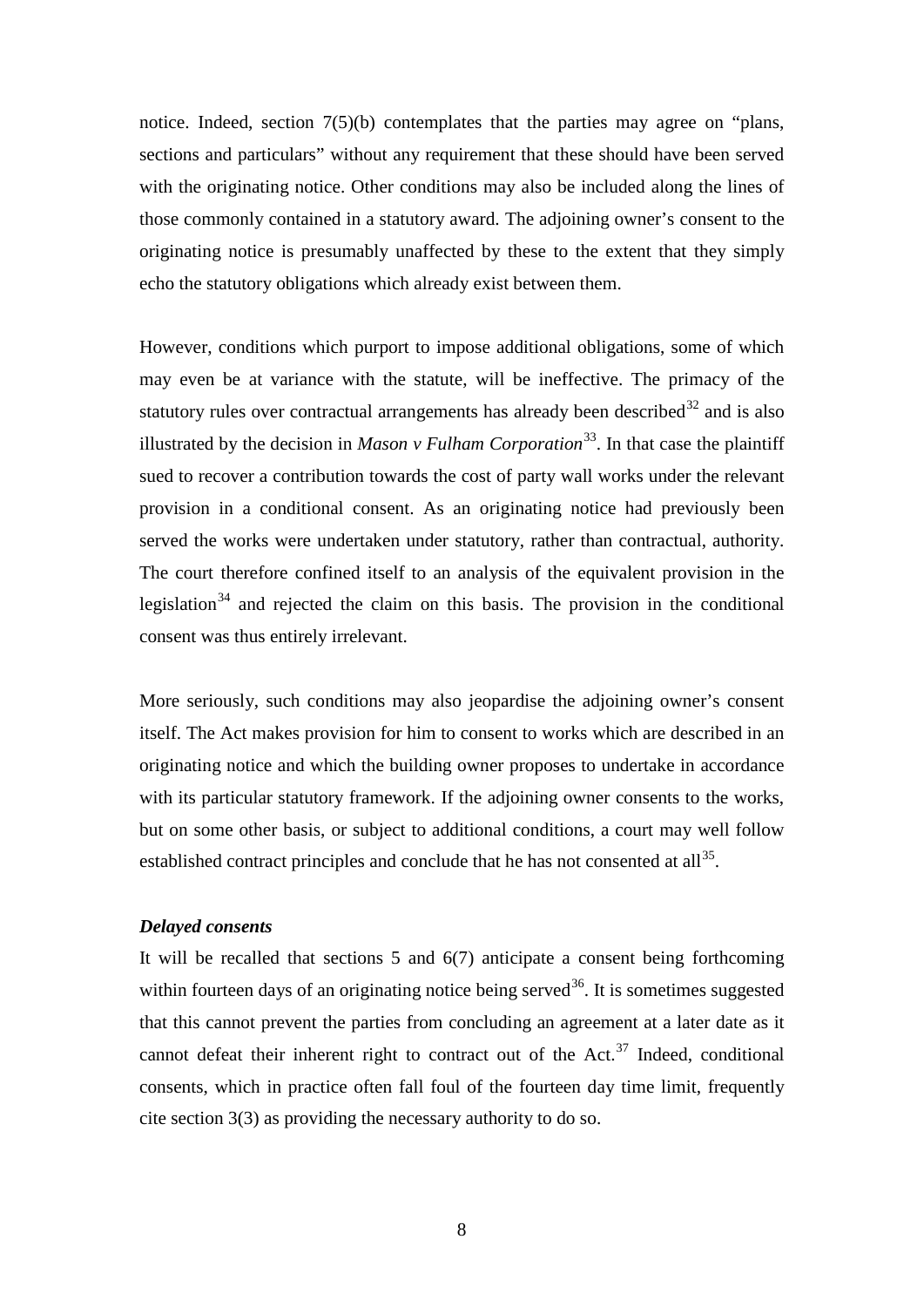It is submitted that this is not how the Act is intended to operate. As we have seen, section 3(3) deals with the situation before the statute has been triggered by service of an originating notice and preserves the parties' inherent rights to conclude their own agreement.<sup>[38](#page-19-21)</sup> However, once triggered by notice the statute imposes its own regime on the parties, including the requirements dealing with post-notice consents in sections 5 and 6(7). These leave no room for an agreement between the parties outside the fourteen day time limit. Both sections provide that an adjoining owner who fails to serve a consent notice within fourteen days "shall be deemed to have dissented from the [originating] notice and a dispute shall be deemed to have arisen between the parties".

The Act's dispute resolution machinery then immediately comes into operation. Under section 10(1) the parties are required to appoint surveyors who, by section 10(10), are then obliged to settle the dispute by award. There is no suggestion that these statutory arrangements can be halted by the parties at any time and, in fact, every indication to the contrary. In particular, once surveyors have been appointed, the parties have no right to dismiss them.<sup>[39](#page-19-22)</sup> The surveyors perform a statutory function and, even if they receive contrary instructions from the parties, must bring matters to a satisfactory conclusion through the publication of an award<sup>40</sup>.

Although perhaps initially surprising, this element of compulsion is entirely consistent with the aims of the legislation. The statutory regime is not primarily a dispute resolution mechanism but a means of facilitating construction operations involving boundary structures<sup>[41](#page-20-1)</sup>. As we have seen, it achieves this by granting building owners an absolute right to undertake such works, subject only to the provision of adequate safeguards for adjoining owners. The primary mechanism for providing these safeguards is through a surveyors' award rather than by agreement. By taking matters out of the parties' hands, and entrusting them to independent professionals, the Act provides building owners with a degree of certainty and reduces the risk of works being frustrated by protracted negotiations. Although it preserves a limited facility for the parties to proceed by agreement, the primary concern is to achieve a solution rather than an agreement. If the parties have failed to achieve this by the expiry of the fourteen day time limit the Act will impose one upon them. By doing so, even in the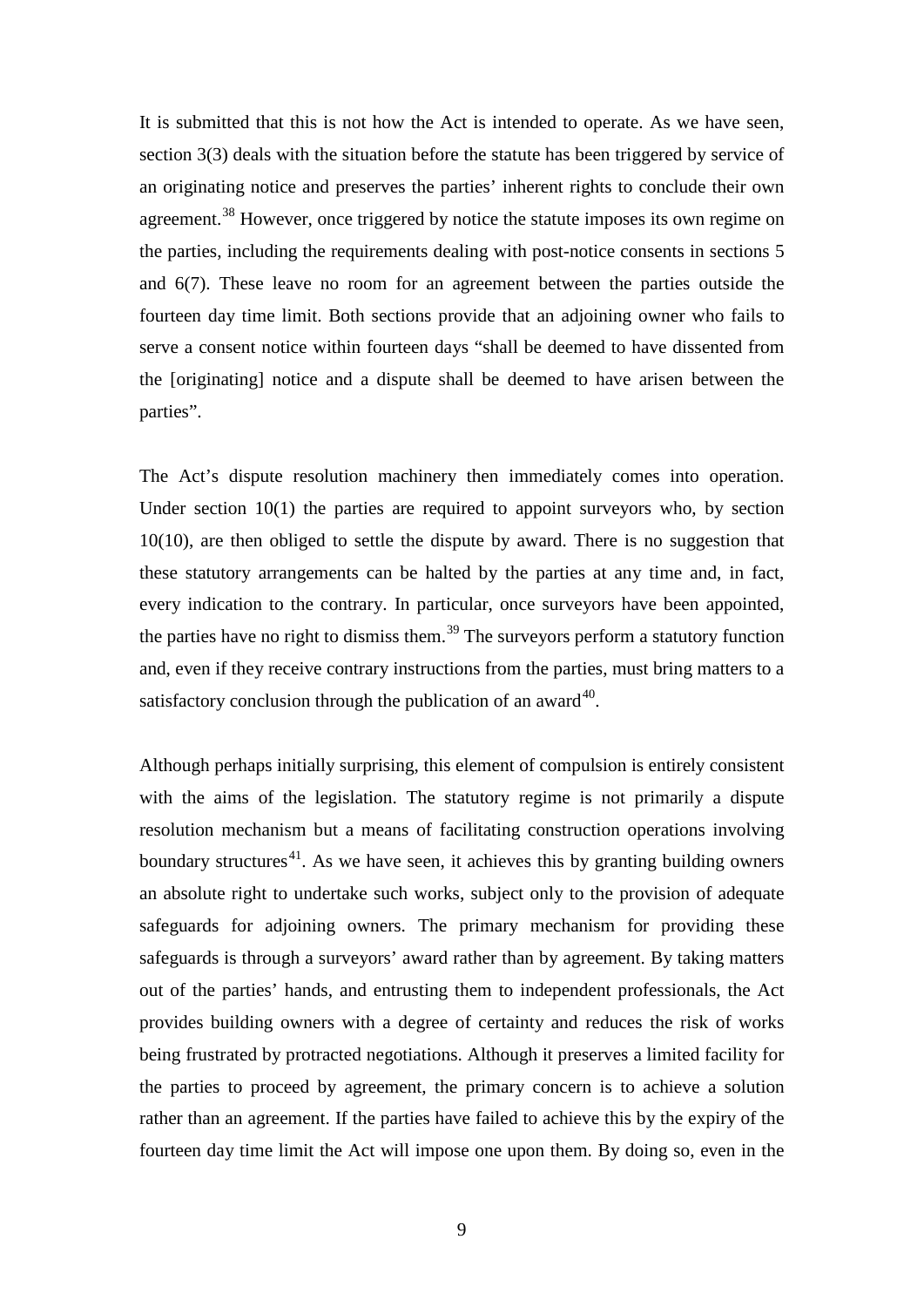face of a later agreement by the parties, it denies the opportunity to an obstructive adjoining owner to further protract negotiations.

It is therefore considered that the service of a consent notice, or the making of a conditional consent, can have no effect where they take place more than fourteen days after the service of the originating notice. Parties who enter into such arrangements will deprive themselves of legal protection during the subsequent works and surveyors who collude in them will be exposed to liability in negligence.<sup>[42](#page-20-2)</sup> Nevertheless, the statutory procedures need not be in conflict with the wishes of the parties. Although the surveyors have exclusive authority to determine the basis on which the works should proceed they will rarely do so in isolation from their appointing owners. Where the owners are in agreement about the conduct of the works it will normally be appropriate for the surveyors to reflect this within the terms of their award.

#### **Agreements to regularise unlawful works**

## *Written agreements*

A third category of agreement is sometimes encountered which is entered into once work has actually started. Despite the requirements of the Act it is not uncommon for building owners to commence works without any prior communication with their adjoining owners. In the absence of consent or originating notice these works are, of course, unlawful and would entitle an adjoining owner to redress in the law of trespass.<sup>[43](#page-20-3)</sup> As an alternative to litigation the parties may attempt to regularise the situation by agreement.

This will often involve entering into a written agreement which records the basis on which the adjoining owner's claim is settled and the terms on which any future works are to proceed. There seems no reason to question the validity of such arrangements. They deal with the private rights of the parties and, for the reasons already explored in the context of informal agreements<sup>44</sup>, the parties retain their freedom of contract in relation to such matters, despite the provisions of the Act.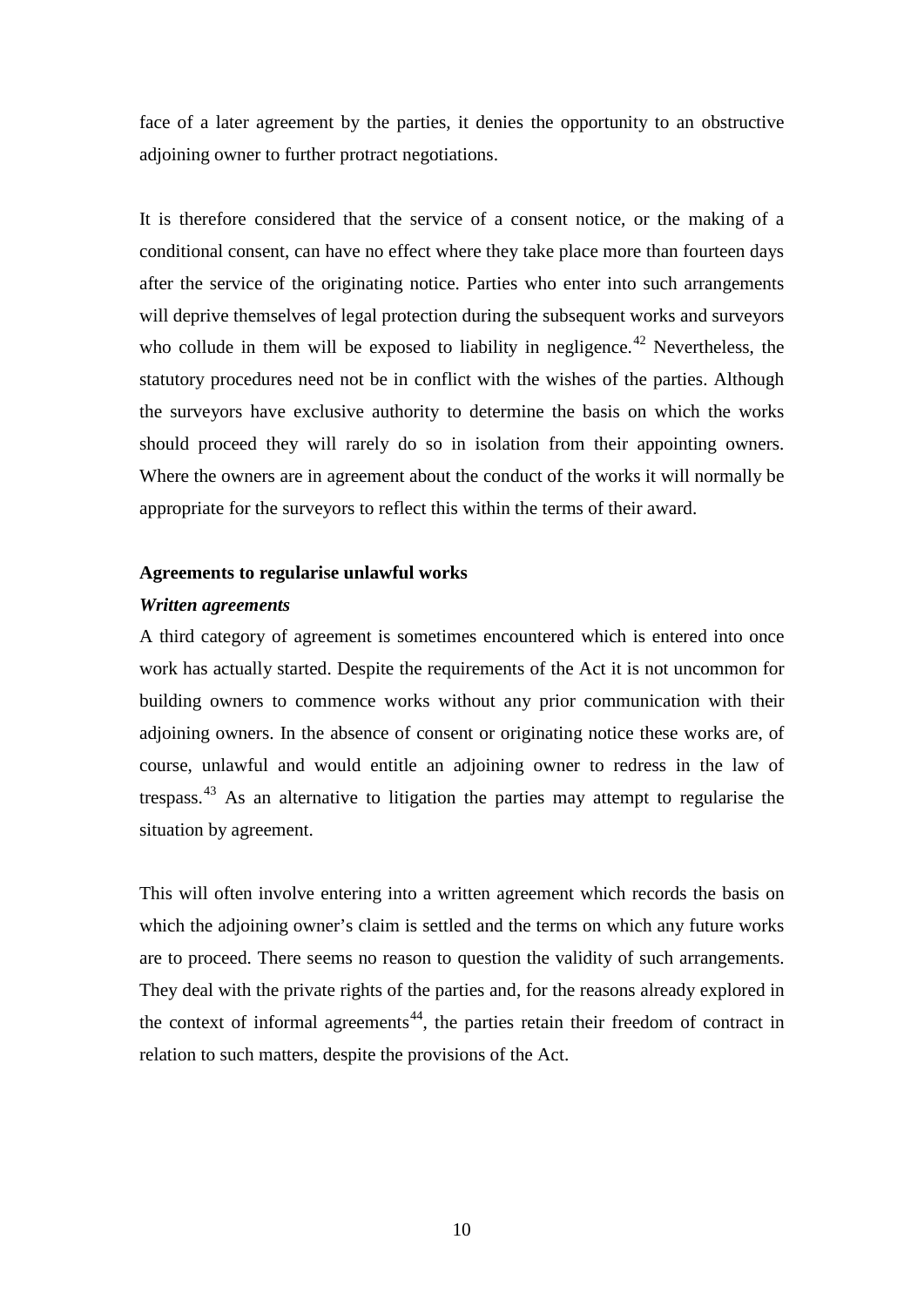#### *Retrospective notices*

Unfortunately, once again, the situation is often complicated by the use of an alternative hybrid form of agreement in place of that described above. This takes the form of an agreement between the parties to belatedly proceed under the statutory code. It involves the service of an originating notice, which the parties agree shall have retrospective effect, followed by the appointment of surveyors and the publication of an award in the normal way.

The difficulty arises over the concept of a retrospective notice by consent. Firstly, it seems unlikely that the Act can be intended to operate in such a way that an unlawful act can retrospectively be transformed into a lawful one. Secondly, the limited possibilities for tailoring the statutory machinery by agreement have already been noted in the context of conditional consents and delayed consents.<sup>[45](#page-20-5)</sup> It is difficult to reconcile this with the notion that the parties should be free to contract into their own version of the machinery at will, rather than through strict adherence to its statutory provisions.

The words of the statute certainly seem to support the first proposition as they expressly require the service of originating notices to take place before commencement of the works to which they relate<sup>46</sup>. Similarly, in *Woodhouse v Consolidated Property Corporation Ltd*[47](#page-20-7) an award was held to be invalid where it purported to address works which predated the appointment of surveyors. The possible curative effects of a notice on earlier unlawful works were also considered in *Louis v Sadiq*. [48](#page-20-8) Although the Court of Appeal recognised that the building owner was entitled to legitimise future work by service of a belated notice it held that he remained liable for continuing losses arising out of the earlier works. In other words, the service of the originating notice could not retrospectively sanction that which was already unlawful.

Despite the apparent clarity of these authorities the parties may nevertheless be able to vary this position by agreement. In *Adams v Marylebone Borough Council*<sup>[49](#page-20-9)</sup> works undertaken without service of an originating notice were restrained by injunction and damages awarded for the losses suffered by the adjoining owner. The situation was subsequently regularised by service of an originating notice which the parties agreed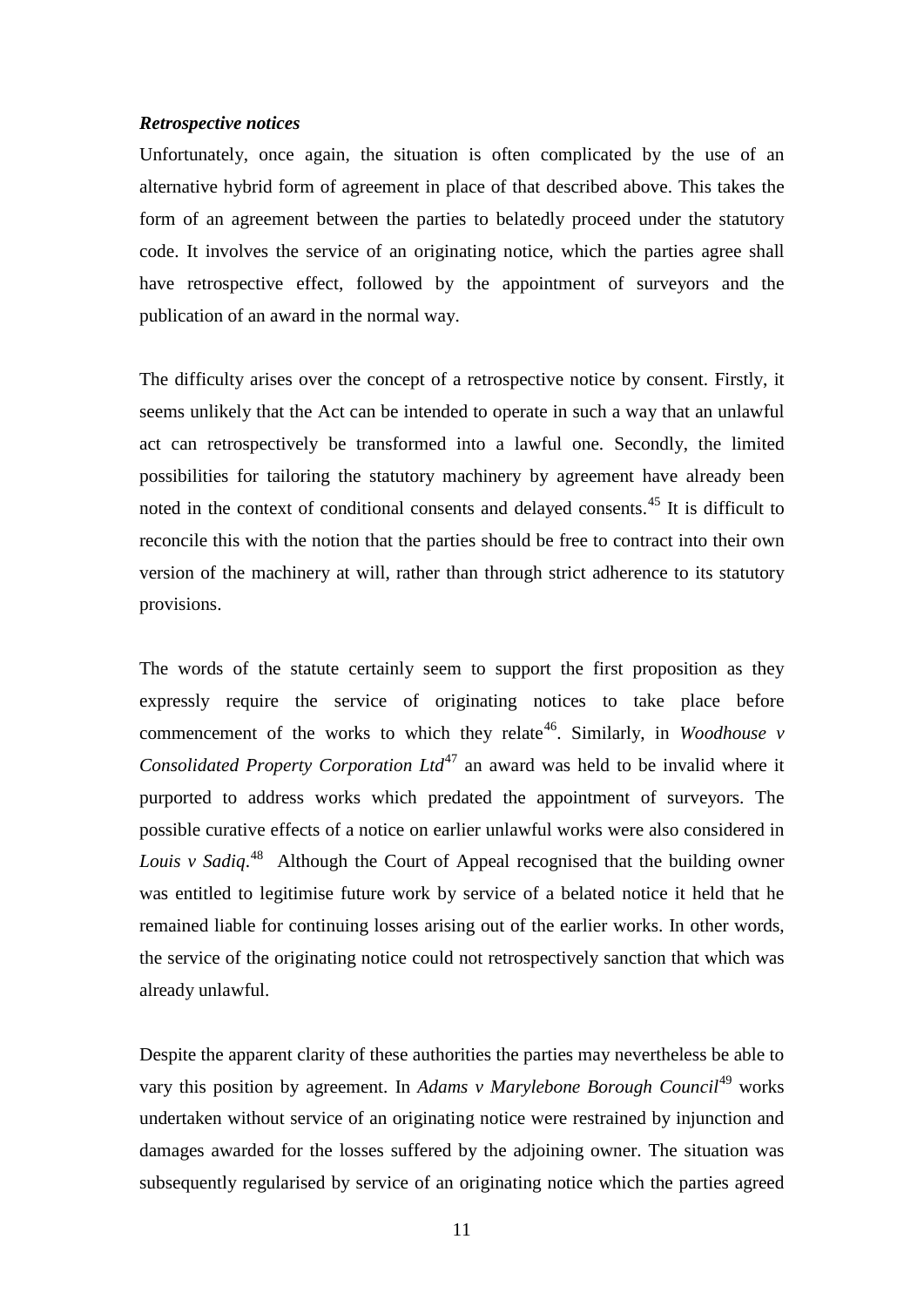was to have retrospective effect. The Court of Appeal later rejected a claim by the plaintiff for further losses incurred as a result of the original works as these had now been rendered lawful by the notice which Vaughan Williams LJ described as having been validly served *nunc pro tunc*. [50](#page-20-10)

It therefore seems that, contrary to all expectations, an agreement between the parties will be sufficient to give retrospective effect to the statute. Indeed, in *Louis v Sadiq*, Evans LJ declared that, although the *Adams* decision might appear to be "not in accordance with principle" it would nevertheless, in the absence of distinguishing factors, have been binding on the Court of Appeal.

#### **Agreements relating to variations**

## *Authority to undertake variations*

A building owner may sometimes decide to vary the nature of his proposals after all the party wall issues have been satisfactorily concluded by agreement or award. This presents him, and his professional advisors, with the challenge of obtaining authority to undertake the revised works within a very short time scale. Surveyors often express uncertainty as to whether a further award (an addendum award), or even service of a further notice, is required in such circumstances or whether it is possible to expedite matters by agreement. The final section of this article explores these issues and considers the extent to which variations can legitimately be dealt with by agreement between the parties or their surveyors.

#### *Works in pursuance of the Act*

If arrangements for undertaking the original works were concluded after service of an originating notice then, as already discussed, such works are said to be "in pursuance of the  $Act^{\prime51}$  $Act^{\prime51}$  $Act^{\prime51}$ . As we have seen, this will be the case whether these works were ultimately authorised by agreement or by award<sup>[52](#page-20-12)</sup>. According to the statute the appropriate mechanism for dealing with a variation in these circumstances then seems to depend on whether it amounts to a change in the design of the original work or a proposal to undertake new and different work from that referred to in the originating notice.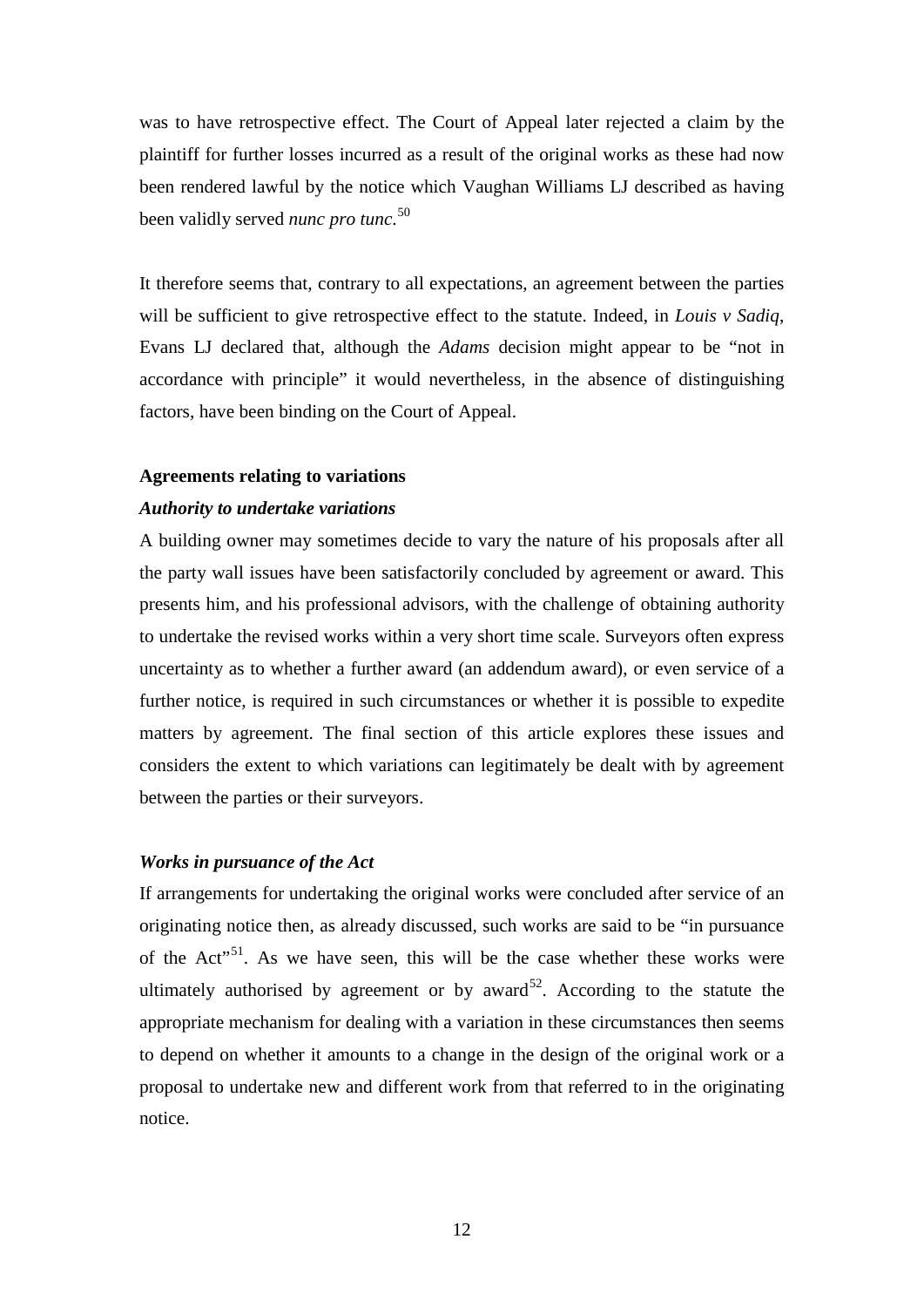## *Design changes*

The former situation is governed entirely by section 7(5) which provides that "deviations" from the original design can be agreed between the parties. Therefore, even where the original works have been authorised by a surveyors' award, the parties retain the right to agree subsequent design changes between themselves. For the reasons previously discussed in the context of conditional consents<sup>[53](#page-20-13)</sup> the effect of such an agreement is to clarify the nature of the building owner's statutory rights rather than to create new rights in contract. In practice these agreements are usually concluded by the parties' surveyors, on an agency basis, rather than by the parties themselves.[54](#page-20-14)

In default of agreement the section also provides for the matter to be resolved by surveyors' award through the normal dispute resolution procedures. Despite the ability of the parties to reach their own agreement the building owner can therefore rely on the ultimate safeguard of an imposed solution if his adjoining owner is unwilling to cooperate. Whichever course is followed, it should be noted that the delays associated with the service of a further notice are avoided entirely. The works have already been the subject of an originating notice and this remains effective despite changes to the original design.

#### *New works*

Where the substance of the variation involves entirely new work to that referred to in the originating notice it seems unlikely that the arrangements set out in section 7(5) will apply<sup>55</sup>. As the new work has not been the subject of an originating notice it cannot be said to be in pursuance of the Act. The building owner will therefore have to obtain an entirely separate authority for the work. Unfortunately, when dealing with an obstructive adjoining owner the building owner will have no alternative but to implement a new set of statutory procedures in full, and to accept the inevitable delays that will result.

However, where the adjoining owner's co-operation is forthcoming it will be possible to expedite matters by agreement. This might, as we have shown<sup>[56](#page-20-16)</sup>, be through an informal agreement or, alternatively, by an agreement to expedite the statutory procedures themselves. In view of the benefits of proceeding under the  $Act^{57}$  $Act^{57}$  $Act^{57}$  it is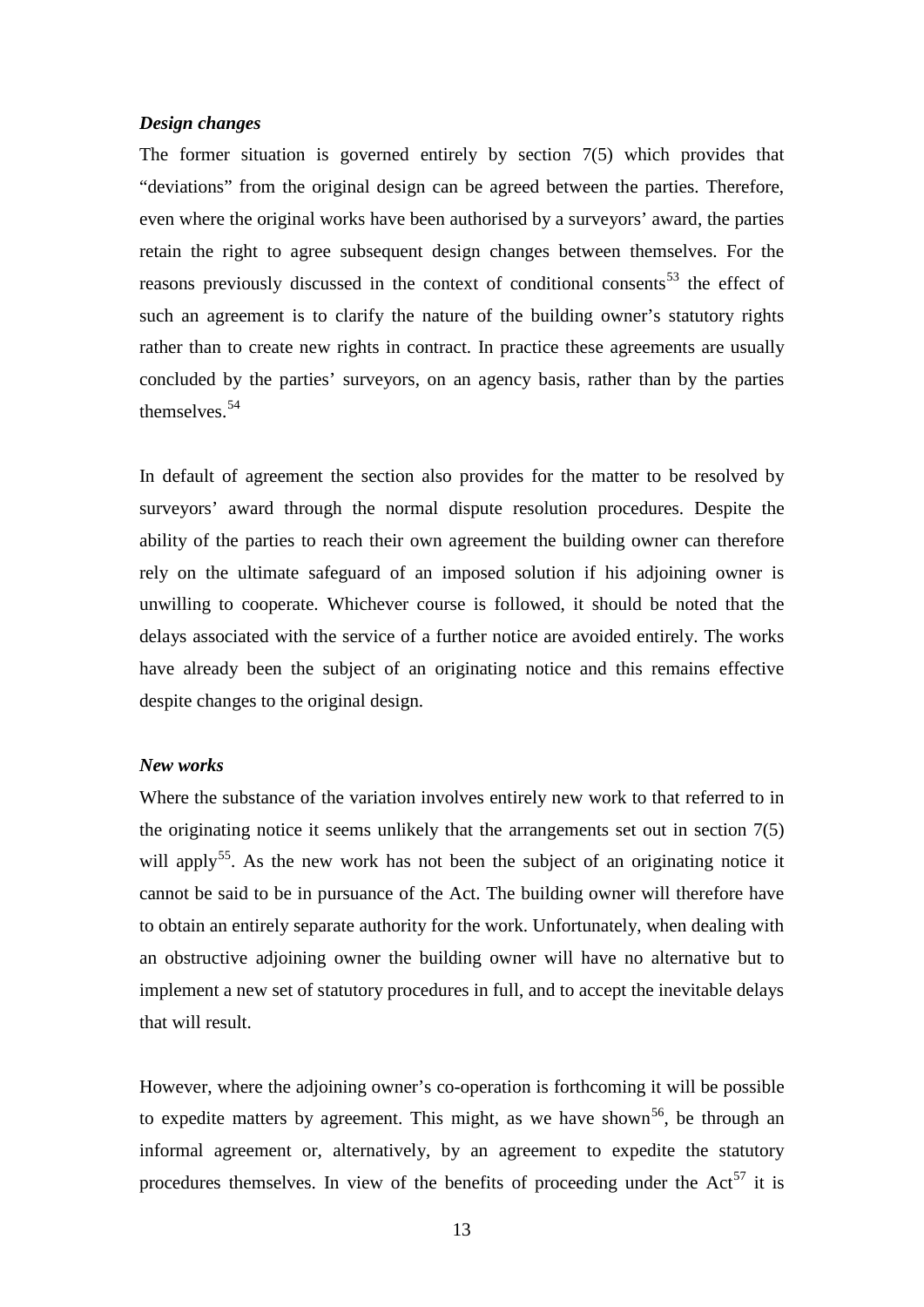considered that the latter option will usually be preferable. As the original works are already in pursuance of the Act it is likely that both parties will be represented by surveyors. Providing the surveyors have the appropriate authority they can therefore usually conclude all necessary formalities between themselves with minimal delay. Notices can be served and received by surveyors as agents and an award can be published in respect of the new work, often within a matter of days. With the cooperation of the adjoining owner the statutory time limit for commencement of work can also be waived<sup>[58](#page-20-18)</sup> and the whole process can be concluded without any adverse effects on the programme of works.

## *Situation following informal agreement*

Where the original works have been authorised by an informal agreement rather than through the Act the building owner's position will be similar to that, already described, in the context of new works. In the absence of an express provision dealing with variations<sup>[59](#page-20-19)</sup> an informal agreement can provide no authority for works other than those actually referred to within it. The building owner will therefore have to obtain further authority before being able to proceed with any variations to his original works.

As before, in view of the right to contract out of the Act, the parties will be free to reach a further informal agreement dealing with the new works. An agreement to expedite the statutory procedures would also be possible although, in the absence of earlier statutory arrangements which could be mirrored, some delays would be inevitable. Of course, any agreement is only possible with the cooperation of the adjoining owner. Without this, the building owner would have no alternative but to commence new procedures under the Act with all the delays that this would entail.

#### **Conclusion**

The above analysis confirms the legitimate role of agreements in each of the four situations considered. However, it has also demonstrated that some of the arrangements in common use are of questionable effect and that they are probably best avoided.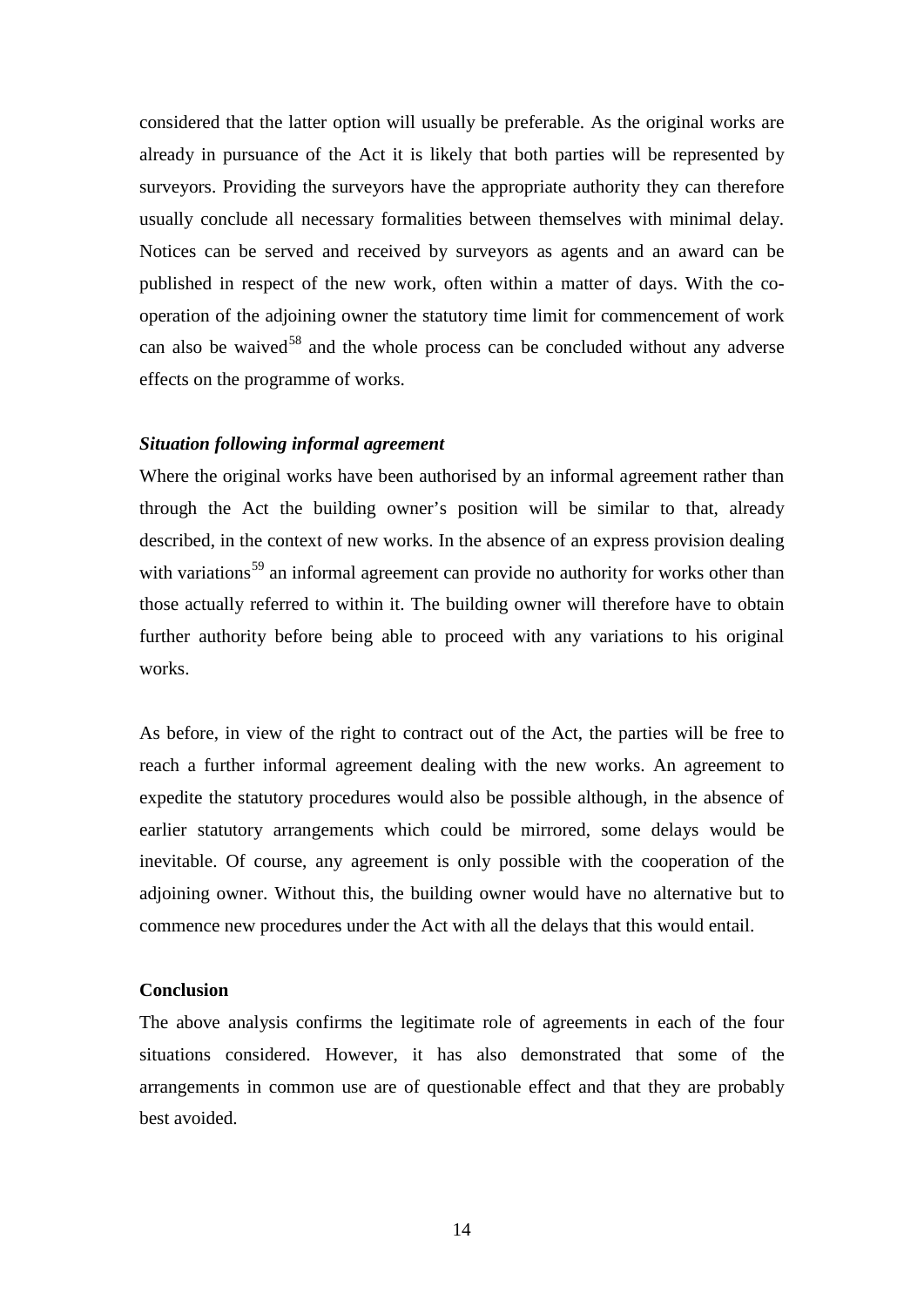Most fundamentally, it has been shown that the parties retain a right to contract out of the Act entirely at any time prior to the service of an originating notice. The Act is concerned with the private rights of the parties rather than with questions of public safety. There is therefore no obligation to observe its procedural requirements where the parties choose to regulate these rights by what we have described as informal agreements, rather than through the statutory machinery. Where they do so the Act is permanently excluded and the parties' rights become matters of contractual construction rather than statutory interpretation. We have seen how this can create difficulties for building owners who later wish to make variations to the works, or where subsequent disputes arise between the parties.

We have seen that agreements are also possible following the service of an originating notice. However, unlike informal agreements, it has been shown that these do not operate as contractual arrangements but as consents, by the adjoining owner, to the exercise of the statutory rights described in the notice. As these agreements take effect within the statutory framework the problems described in the context of informal agreements are avoided and subsequent difficulties can be referred to appointed surveyors to be resolved by award.

Although the Act expressly sanctions these post-notice agreements their scope has been shown to be quite limited. Specifically, they will only be valid to the extent that they record the adjoining owner's unequivocal consent to the works referred to in the originating notice. They may also include a reference to drawings and a schedule of condition but the inclusion of provisions which attempt to supplement or vary the parties' statutory obligations will be ineffective and may even jeopardise the validity of the agreement itself. In the case of party wall and adjacent excavation works it is also clear that such agreements must be entered into within fourteen days of service of an originating notice. After that time a dispute is deemed to arise between the parties which can only be settled by a surveyors' award.

Most surprisingly it has been demonstrated that agreements to the retrospective operation of the statutory machinery will be upheld by the courts. This provides the parties with the facility to regularise works which have already been commenced without either the service of an originating notice or the adjoining owner's consent.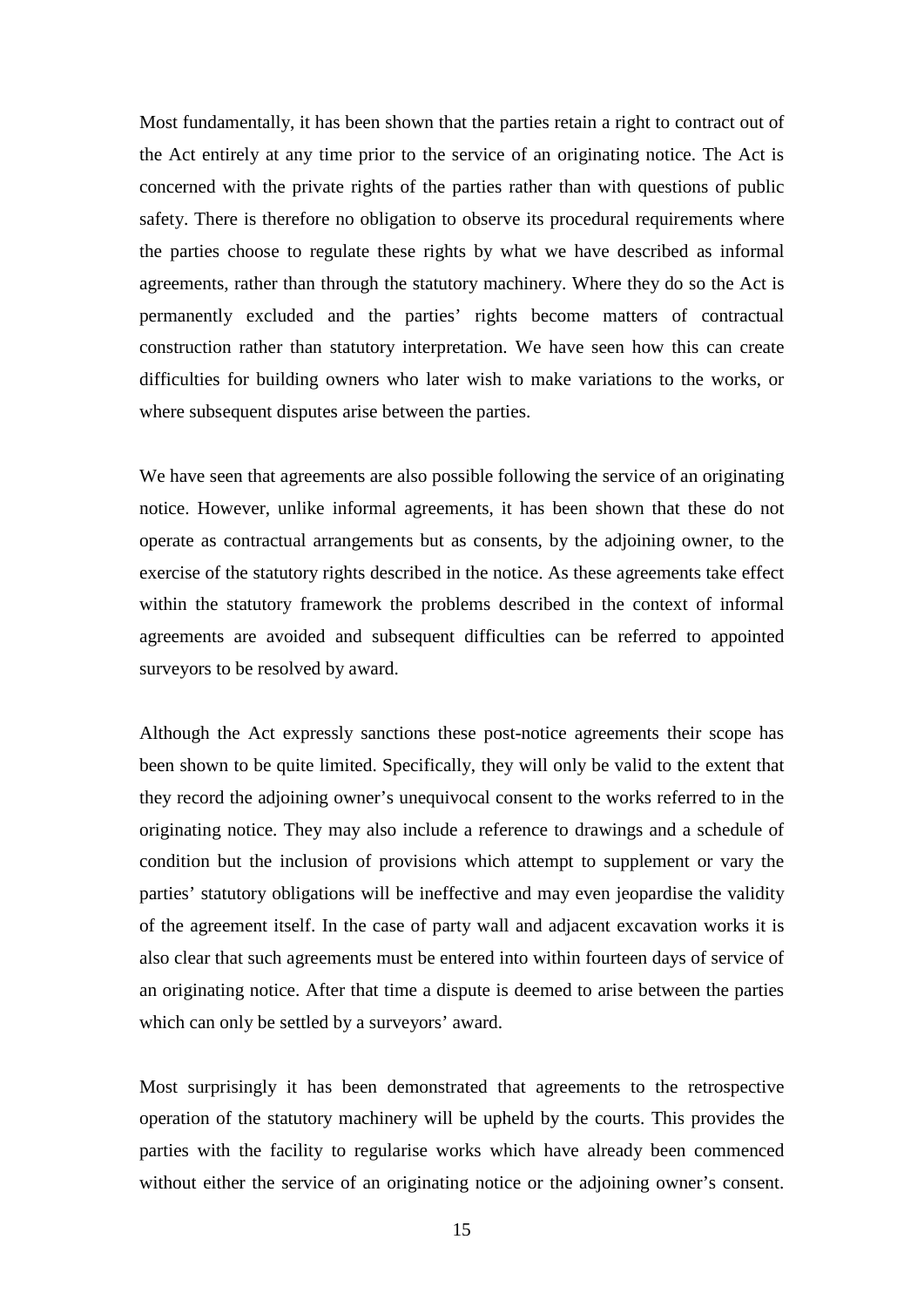These agreements can extend beyond the regularisation of future works and are capable of conferring retrospective authority on unlawful acts which have already taken place.

Finally, it has been shown that agreements can be a useful mechanism for expediting matters where the building owner wishes to vary the nature of works which have already been authorised. Where work is executed in pursuance of the Act the building owner can ultimately rely on the surveyors to authorise any reasonable design changes by award. However, the Act expressly preserves the parties' rights to agree such matters and, in practice, they will usually proceed on this basis. Where the proposed variation goes beyond a mere design change and involves new work we have seen that the role of agreement becomes crucial to enabling the works to proceed without delay.

In conclusion, the parties retain the freedom to reach agreement, both as an alternative to the statutory procedures, and, to some extent, as a means of adapting the procedures to their own particular needs. Either type of arrangement might be advantageous to the parties if entered into within the limitations set out in the statute, and with full knowledge of its legal consequences. In practice, some agreements stray beyond the areas that are clearly sanctioned by the Act with consequent uncertainty as to their validity.

The decision to depart from the normal statutory procedures should not therefore be taken lightly. In many instances, for reasons which have been explored, the perceived benefits of doing so will be outweighed by the risks. Where the parties nevertheless wish to proceed on this basis they should confine themselves to agreements which have been shown to be clearly sanctioned by the legislation. In view of the complexities that have been highlighted in this article, all other agreements should be restricted to those which have been specifically approved by the parties' legal advisors.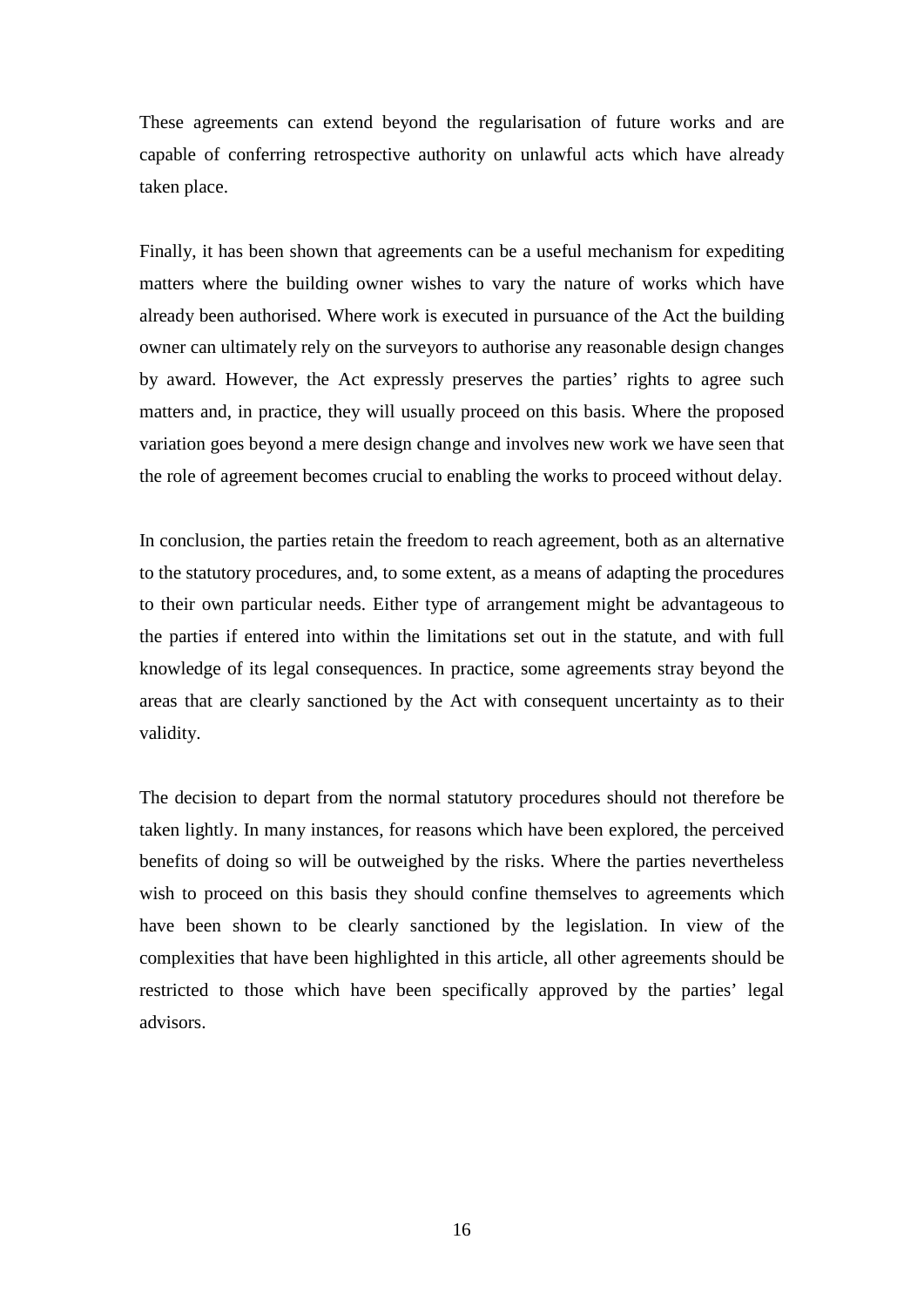<span id="page-18-1"></span><sup>2</sup> Section 2

<span id="page-18-2"></span><sup>3</sup> Section 1

<span id="page-18-6"></span><sup>7</sup> An example of an informal agreement can be viewed in the July 2003 archives of the Party Walls & Rights to Light Discussion Forum at http://www.partywallforum.co.uk. See the posting by Vegoda, V*.,*  'Section 3(3) Agreement', 16 July 2003.

<span id="page-18-7"></span><sup>8</sup> See generally, Anstey, J. (1985) 'The small works problem in party wall procedures', *Structural Survey*, Vol. 4, No. 1, pp. 52 - 53

<span id="page-18-8"></span><sup>9</sup> (1859) 7 CBNS 99

<span id="page-18-9"></span><sup>10</sup> The failure of section  $3(3)(a)$  to deal with line of junction works and adjacent excavations is not thought to be significant. The section first appeared in the Metropolitan Building Act 1855 which only dealt with party wall works. When provisions relating to with line of junction works and adjacent excavations were introduced in the London Building Act 1894 they sat alongside the existing parts of the code rather than being fully integrated with them. It is therefore no surprise that the section has been successively re-enacted in its original form. The failure to include similar sections within the line of junction and adjacent excavation provisions most likely just represents an oversight by successive generations of legislators. It is typical of inconsistencies that have always existed between the 1855 code and the newer elements introduced in the 1894 legislation.

<span id="page-18-10"></span><sup>11</sup> See generally, Chynoweth, P. (2001) 'Impartiality and the Party Wall Surveyor' *Construction Law Journal,* Vol. 17, No. 2, pp. 127 - 137

<span id="page-18-11"></span><sup>12</sup> See *Williams v Golding* (1865) 1 LRCP 79, *per* Erle CJ; *Burlington Property Company Ltd v Odeon Theatres Ltd* [1939] 1 KB 641, *per* Greer LJ; *Gyle-Thompson v Wall Street (Properties) L td* [1974] 1 All ER 302, *per* Brightman J.

<span id="page-18-12"></span> $^{13}$  Building owners are granted rights, by section 1(6), to place projecting footings and foundations on adjoining owners' land during line of junction works and, by section 6(3), to underpin the foundations of adjacent buildings or structures when undertaking excavations.

<span id="page-18-13"></span><sup>14</sup> *Selby v Whitbread and Company* [1917] 1 KB 744, *per* McCardie J; *Adams v Marylebone Borough Council* [1907] 2 KB 840, *per* Fletcher Moulton LJ.

<span id="page-18-14"></span><sup>15</sup> *Williams v Golding, op. cit*; *Standard Bank of British South America v Stokes* (1878) 9 Ch D 76, per Jessel MR.

<span id="page-18-15"></span><sup>16</sup> See, for example, the discussion entitled 'Section 3 Agreement' in the July 2003 archives of the Party Walls & Rights to Light Discussion Forum, *op. cit*.

<span id="page-18-0"></span> $1$  Although a party wall code has existed in London since 1667, the main ingredients of the present code first appeared in the Metropolitan Building Act 1855. Its scope was extended in the London Building Act 1894 and it was subsequently re-enacted, with minor amendments, in the London Building Act 1930 and the London Building Acts (Amendment) Act 1939.

<span id="page-18-3"></span><sup>&</sup>lt;sup>4</sup> Section 6

<span id="page-18-4"></span> $5$  Sections 1(2) & (5), 3(1) & 6(5)

<span id="page-18-5"></span> $6$  Section 10(1)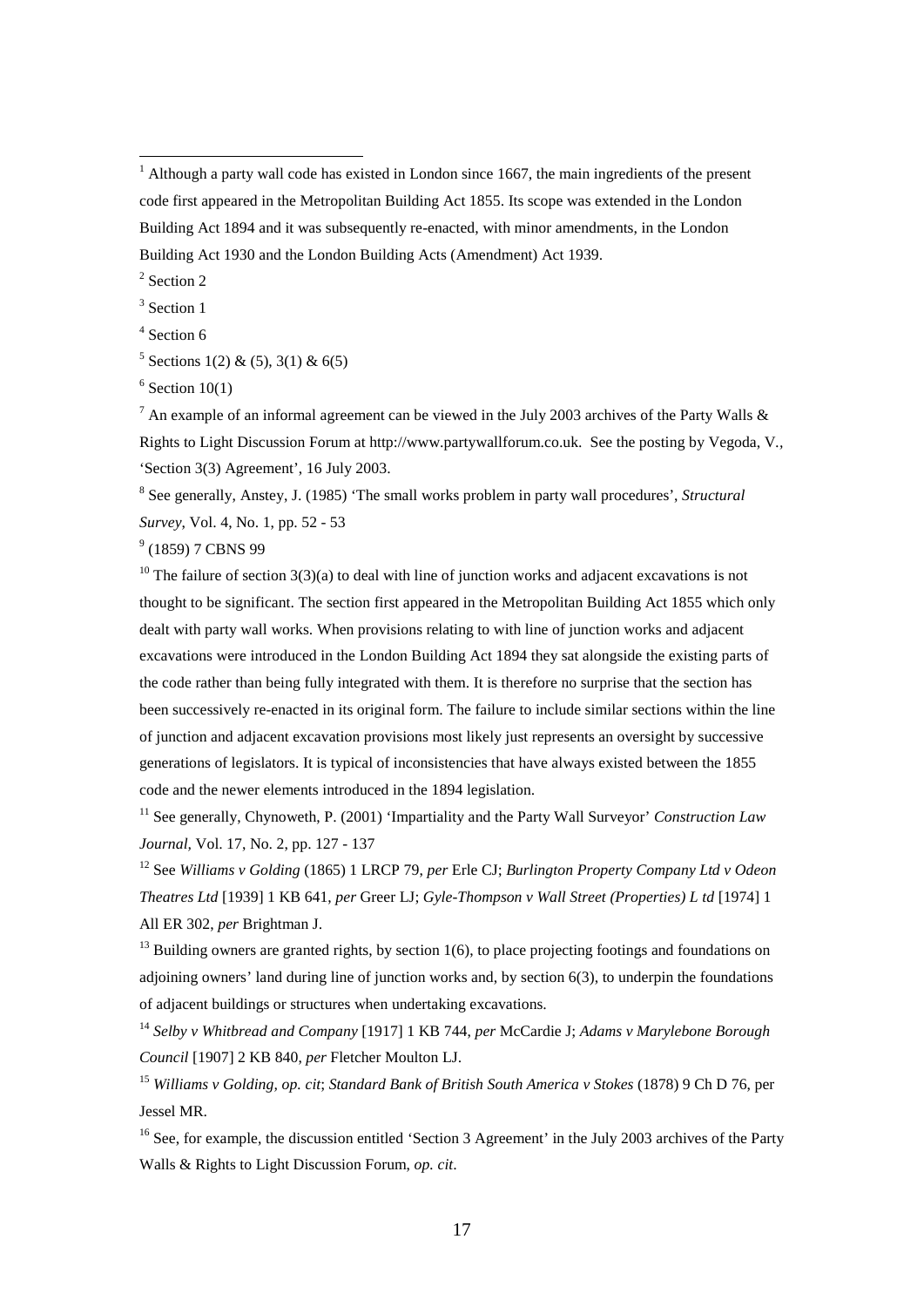<span id="page-19-0"></span> 17 *Leadbetter v Marylebone Corporation* [1904] 2 KB 893; *Woodhouse v Consolidated Property Corporation Ltd* [1993] 1 EGLR 174

<span id="page-19-1"></span><sup>18</sup> *Bennett v Harrod's Stores Ltd* (1907) *The Builder*, December 7, p. 624. See also *Brace v South East Regional Housing Association Ltd* [1984] 1 EGLR 144

<span id="page-19-2"></span><sup>19</sup> See, for example, Vegoda, *op. cit.*

<span id="page-19-3"></span> $20$  For example, as a reference to arbitration or expert determination.

<span id="page-19-4"></span><sup>21</sup> See, for example, RIBA (1997) *Architect's Guide to Job Administration: The Party Wall etc Act 1996*, RIBA Publications, p. 51 and RICS (2002) *RICS Guidance Note: Party Wall Legislation & Procedure*, Fifth Edition, RICS Books, pp. 39, 41 & 43.

<span id="page-19-5"></span> $22$  This is expressly provided for, in the context of party wall works and adjacent excavations, by sections 5 and 6(7). Although not strictly necessary in the context of line of junction works (where, in the absence of an express dissent, the building owner's right to undertake work arises automatically) consent notices are nevertheless still used to provide confirmation that there is no dispute. See RICS, *ibid*., p. 39

<span id="page-19-6"></span><sup>23</sup> The issue is acknowledged in Bickford-Smith, S. & Sydenham, C. (1997) *Party Walls: The New Law*, Jordans, p. 167 and in RICS, *ibid.*, p. 13

<span id="page-19-7"></span><sup>24</sup> Identical phraseology is used in the Act's compensation provisions in section  $7(2)$  and its rights of access provisions in section 8, both of which must therefore apply to works which have been the subject of a consent notice.

<span id="page-19-8"></span> $25$  [1905] 1 KB 661

<span id="page-19-9"></span><sup>26</sup> *Selby v Whitbread & Co* [1917] 1 KB 742, *per* McCardie J.

<span id="page-19-10"></span> $27$  This possibility is expressly anticipated by section 7(5) which makes provision for disputes over variations to previously agreed work to be settled by surveyors. The same principle must apply to all disputes which arise following agreement to work executed in pursuance of the Act.

<span id="page-19-11"></span><sup>28</sup> See, in particular, Jessop, D. (2002) 'Party Wall Practice & Procedure in Brief', *The Journal* (of the RICS Building Surveying Faculty), No. 4, July 2002, pp. 8 - 10

<span id="page-19-12"></span><sup>29</sup> Sometimes also referred to as 'statutory consents'.

<span id="page-19-13"></span><sup>30</sup> See above under 'Effect of consent notices'

<span id="page-19-14"></span> $31$  In accordance with the expression used in sections 5 and 6(7).

<span id="page-19-15"></span><sup>32</sup> See above, under 'Effect of consent notices'

<span id="page-19-16"></span><sup>33</sup> [1910] 1 KB 631

<span id="page-19-17"></span> $34$  London Building Act 1894, section 95(2). The provision now appears in substantially the same form as section 11(11) of the Party Wall etc. Act 1996.

<span id="page-19-18"></span><sup>35</sup> *Hyde v Wrench* (1840) 3 Beav 334; *Jones v Daniel* [1894] 2 Ch 332

<span id="page-19-19"></span><sup>36</sup> See above, under 'Consent notices'.

<span id="page-19-20"></span><sup>37</sup> For example, in the discussion entitled 'Section 3 Agreement' in the July 2003 archives of the Party Walls & Rights to Light Discussion Forum, *op. cit*.

<span id="page-19-21"></span><sup>38</sup> See the above discussion, under 'Section  $3(3)(a)$ ' and 'Inherent right to contract out'.

<span id="page-19-22"></span> $39$  Section 10(2)